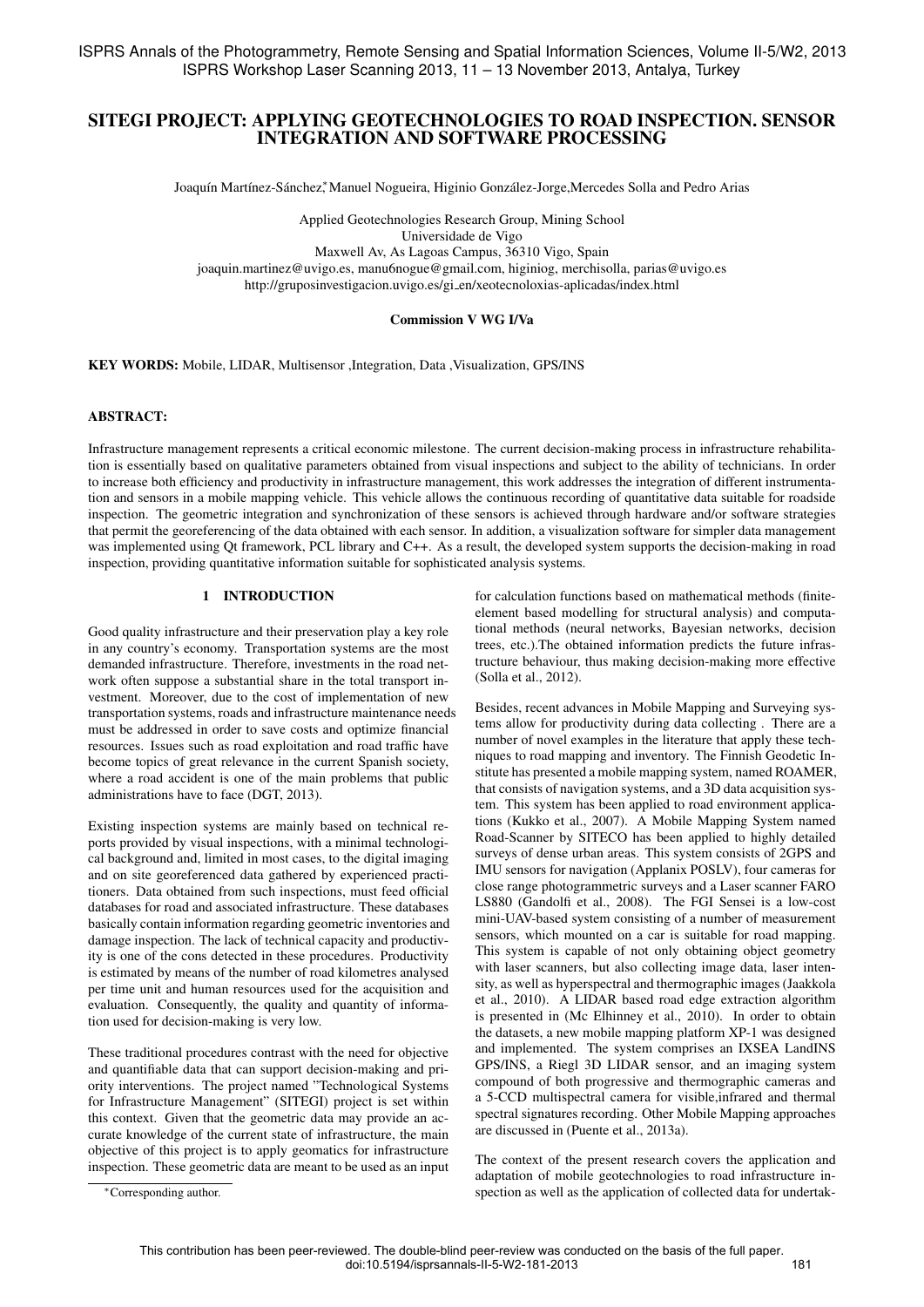ing the structural evaluation.

This paper presents two essential milestones in the SITEGI project. Firstly, the development of a laboratory vehicle that integrates a number of sensors for the geometric and radiometric characterization of roads and other infrastructure. This vehicle ensures quality data collection. And secondly, the development of a software application that supports the interpretation of the data collected by the sensors. This software also allows feeding the official databases for geometric road inventory and damage inspection guides.

## 2 MATERIALS AND METHODS

The need for a high productivity vehicle arises from the huge amount of data required for road routine inspections, also permitting the automated data acquisition from a number of sensors. This mobile-mapping vehicle is defined as a Mobile Inspection Unit (MIU) and must integrate and synchronize the measurements of the different sensors that is composed of. (view Figure 1).



Figure 1: Sketch of the Mobile Mapping System and external sensors for roadside inspection.

The MIU is based on an Optech Lynx system, which supports the synchronization of external inputs by its inertial measurement unit (IMU). In the next subsections, the different external sensors and their synchronizing strategies are described whereas the final subsection deals with the requirements and properties of the developed software.

# 2.1 Optech Lynx

The Lynx mobile mapping system by Optech allows for massive auscultation of road elements (paving, tunnel and slope) and operates synchronized with the movement of the vehicle. Thanks to its GNSS system, its measurements are automatically georeferenced.

The Lynx consists of different elements, namely:

• Applanix POS LV-520 GNSS/INS system, where long-term accuracy of the GNSS system is complemented with shortterm measurements of the INS . This system provides georeferencing, positioning and timing information of the captured data, aided by attitude sensors and odometry. The system acquires the values of position and orientation up to 200 Hz. These values are postprocessed in order to obtain the so-called SBET (Smooth Best Estimated Trajectory of the vehicle. The sensors of the mobile mapping system are registered with this SBET. In Table 1 the positioning and orientation errors of the system are shown both for GPS coverage and for a 60-seconds GPS outstage.

| PP          | <b>JARTK</b> | <b>DGPS</b> |
|-------------|--------------|-------------|
|             |              |             |
| 0.020/0.100 | 0.035/0.300  | 0.300/0.420 |
| 0.050/0.070 | 0.050/0.100  | 0.500/0.530 |
| 0.005       | 0.020        | 0.020       |
| 0.015       | 0.020        | 0.020       |
|             |              |             |

Table 1: Applanix POS LV-520 positioning and orientation errors of Applanix POS LV-520 for different modes: DGPS (Differential GPS), IARTK (Inertially-Aided Real-Time Kinematic) and PP (Post-Processed).

- Two laser scanning units that generate 3D point clouds, which allow the construction of digital models of infrastructure and their surrounding areas. Having two scanning heads minimizes the generation of shadows in the point cloud. Technical characteristics of these laser scanners are shown in Table 2.
- Multicamera computer vision system. The system has installed a set of four geometrically calibrated cameras that permits colorizing the point cloud as well as a georeferenced image inspection. Camera parameters are shown in Table 3.

| Max. Range         | 200m (20%)               |
|--------------------|--------------------------|
| Precision          | $8 \text{ mm} (1\sigma)$ |
| Accuracy           | 10 mm $(1\sigma)$        |
| <b>PRR</b>         | 75-500 kHz               |
| Line frequency     | 80-200 Hz                |
| Number of echoes   | 4                        |
| Field of view      | 360                      |
| <b>Laser Class</b> | Class 1                  |

Table 2: Properties of the laser scanning heads available in the Optech Lynx.

2.1.1 Synchronization capabilities of the Optech Lynx system The synchronization of data from different sensors with the smooth best estimated trajectory (SBET) of the mobile unit can be performed based on three variables that are unequivocally related:

- 1. *IMU Timestamp.* The timescale used is known as GPS time. GPS time is set by atomic clocks and represents an accurate time measurement suitable for synchronization. In addition to the registration of this timestamp, the navigation system provides a synchronizing signal called 1PPS (1 Pulse Per Second) that consists of a Transistor-Transistor Logic (TTL) flank signal which is coincident with the GPS time. Registration of 1PPS signal enables a third-party sensor to synchronize data with GPS time.
- 2. *Absolute position.* In case of a sensor registers its data to GNSS absolute coordinates, these coordinates could be used for integration, considering the restriction posed by the achieved precision.
- 3. *Distance travelled from the SBET origin.* Some kinds of sensors provide data that are tagged with an odometer distance measurement. In Figure 2 a typical output of an odometer is presented. This output signal may be considered as a

| Focal length  | 8 mm      |
|---------------|-----------|
| Max fps       | 15        |
| Sensor size   | 2/3"      |
| Resolution    | 2456x2058 |
| Field of view | H:57 V:47 |

Table 3: Camera System Technical Specification.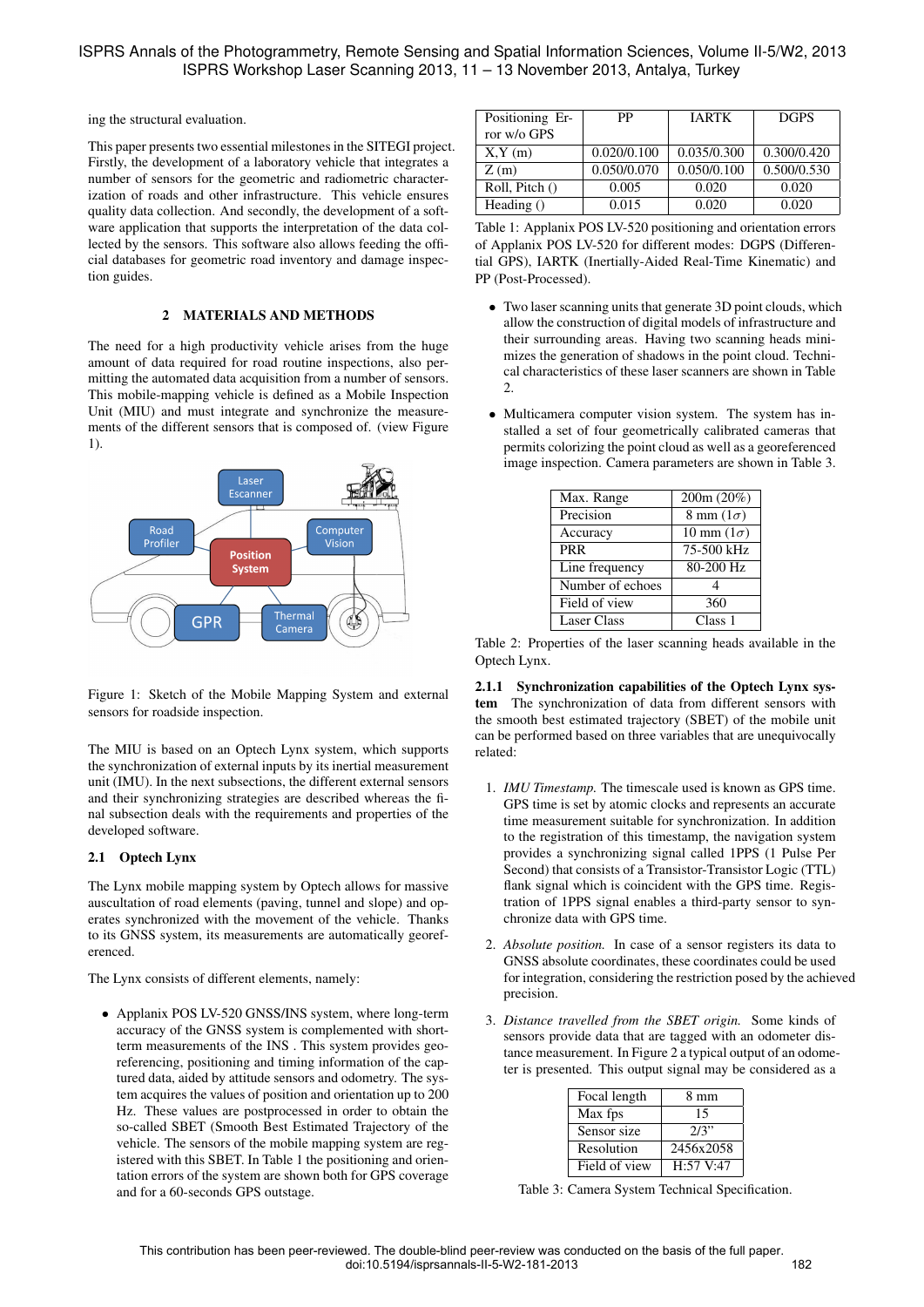

Figure 2: Output signal of an odometer sensor. This output signal may be considered as a clock for integration purposes.

clock whose frequency depends on the speed of the MIU; this clock can be used for sensor synchronization.

In order to assign one of these three variables to data gathered from an external sensor, the IMU provides two main synchronization methods:

- 1. *Event tagging.* Two different external signals can be introduced as *events* to the POS system. These events consist of a TTL flank signal and are tagged with position, attitude values and a timestamp with a frequency up to 300 Hz.
- 2. *NMEA messaging.* The NMEA is a standard protocol used to exchange text messages, namely NMEA sentences, with GPS receivers. The protocol supports a number of different messages including position and time communication. Applanix POS equipment provides five ports which can be used to send NMEA messages for synchronization with a maximum frequency of 50 Hz.

#### 2.2 Thermographic Camera

Infrared thermography is a technique for producing an image of the infrared light, invisible to the human eye, emitted by bodies due to thermal conditions. This radiation is generated by the characteristic vibration and rotation of the atoms and molecules that comprise a material, thus, the higher the temperature, the greater the movement of these particles and accordingly, higher energy radiation. Given that a body radiates energy as a function directly proportional to its temperature, a thermographic camera is able to measure the radiation from an object, and to perform the necessary calculations to generate an image with related temperature data.

$$
W = \delta \epsilon T^4 \tag{1}
$$

The radiant behaviour of a body is defined by two physical laws (Kaplan, 2007): Equation 1 is the Stephan-Boltzmann law that relates the radiant energy (W)emitted from the target and its absolute temperature (T), where  $\epsilon$  is the emissivity and  $\delta$  is a constant. Equation 2 is the Wien's displacement law, where  $\lambda_m$  is the wavelength of maximum radiation,  $b = 2897$  and T is the target temperature.

$$
\lambda_m = \frac{b}{T} \tag{2}
$$

Applications of thermography to road inspection are numerous. For example, during road construction, monitoring pavement and soil temperatures can be useful to detect blistering in bridge decks (Stimolo, 2002). A variation of surface temperatures is a good indication of possible future slippery areas to appear on the roads.

| Detector Type     | Uncooled Microbolometer            |
|-------------------|------------------------------------|
| Max fps           | 50 Hz (8 bit) 25 Hz (16 bit)       |
| Spectral range    | 8-14 $\mu$ m                       |
| Temperature range | $-20C-120C \mu m$                  |
| Resolution        | 384x288                            |
| Field of view     | H:53 V:40                          |
| Focal length      | $10 \text{ mm}$                    |
| Trigger options   | Continuous. SW Trigger. HW Trigger |

Table 4: GOBI 384 Technical specifications.



Figure 3: Schematic of the Arduino board to be connected to the thermographic camera, user PC and POS LV.

A thermographic study would provide useful information for drivers to prevent accidents. The use of thermography inspection is especially suitable in tunnels, where inspections can be carried out in the absence of solar radiation.

The thermographic camera is available for the MIU, is the GOBI 384 by Xenics. This camera is an affordable passive thermography unit, with a flexible TCP / IP interface and compact design. Table 4 summarizes the technical specifications thereof.

2.2.1 Synchronization The synchronization strategy for the thermographic camera is based on NMEA messaging and event tagging. This HW strategy is implemented with an Arduino board (view Figure 3). This Arduino board accepts serial port NMEA messages from the POS LV and generates a HW trigger signal for the camera and for the POS LV event tagging input simultaneously. The system interface to practitioners consists of two buttons for *start* and *stop* acquisition. With a start button press, the system stores the timestamp from the POS LV and enables camera triggering. With the stop button, the system stops camera triggering and sends the stored timestamp to the practitioner's laptop through the serial port.

### 2.3 Ground Penetrating Radar (GPR)

The GPR is a geophysics instrumentation that permits the inspection of terrain sub-superficial properties. It is well-known that the velocity of an electromagnetic wave depends on the properties of the medium through which it is traveling. Taking into account that most of the materials in GPR applications have a magnetic permeability  $\mu = \mu_0$ , and the GPR working frequencies, the velocity is defined by Equation 3, where  $\epsilon_r$  is the dielectric permittivity of the medium.

$$
v \approx \frac{1}{\sqrt{\mu_0 \epsilon}} = \frac{c}{\sqrt{\epsilon_r}}
$$
 (3)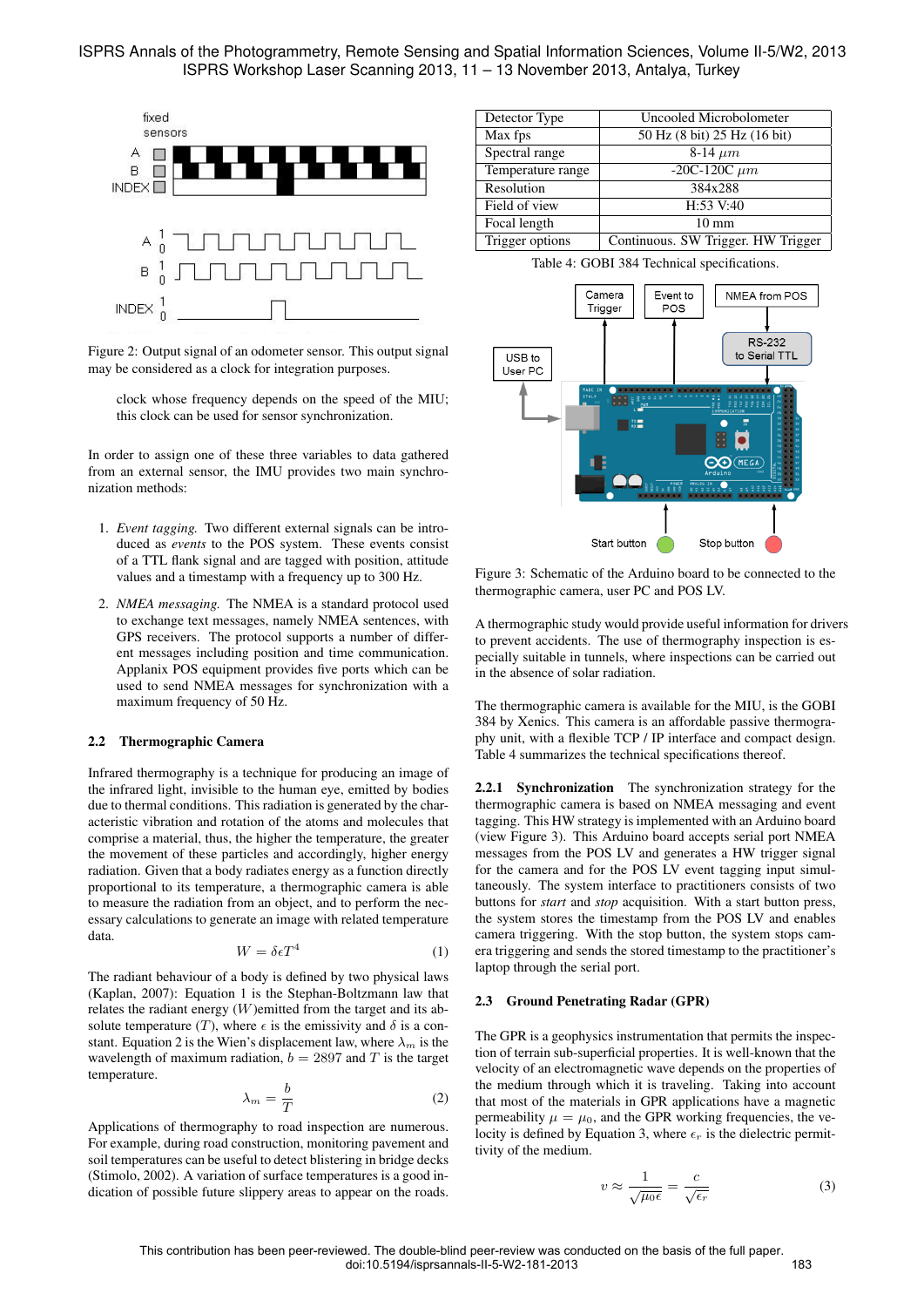GPR emits high-frequency electromagnetic signals that travel through the subsoil, where changes in the electrical properties of a medium cause reflected waves that return to the surface; these waves are stored by the GPR for interpretation. These stored waves are usually named as *traces*.

Given that GPR provides subsoil imaging, it is able to detect buried facilities, such as pipelines or metal rods in reinforced concrete. In road inspection, the application of GPR is a keystone for measuring pavement layers thicknesses (Puente et al., 2013b); this information is very useful to compute necessary reinforcements after ongoing traffic and weather impacts over time. GPR can be used to discover gaps and water between pavement layers as well. For the structural evaluation, and combined with laser scanner and photogrammetry modelling, GPR can gather information about the inner materials in the soil that allows for finite element analysis of damaged structures (Lubowiecka et al., 2009).

GPR surveys are performed using a fully nonmetallic trolley that has been specifically designed considering the requirements of using a multipurpose GPR system and ground-coupled antennas to road inspection (Lorenzo et al., 2011).

2.3.1 Synchronization The GPR measurement equipment used in this work is the ProEx control unit by MALA Geoscience and two ground-coupled antennas with frequencies of 1GHz and 2.3GHz, which are capable of measurements up to 1 meter and 0,6 meter respectively. The control unit of the GPR can be triggered based on a time interval (SW) or a spatial interval (HW) measured with an odometer. Accordingly, synchronization strategies 1 and 3 in Section 2.1.1 are possible. Given that the GPR acquisition software can connect to an external GPS for trace tagging, NMEA synchronization was used in this case. If the connexion is set properly, the GPR acquisition software creates a number of files in order to get the GPR traces paired with a GGA sentence. After post-processing, the traces are referenced to the SBET.

### 2.4 Laser profilometer

The International Roughness Index (IRI) parameter is used for determining regularity of the pavement and, thus, traveling comfortable on the road taking into account a model of the vehicle. The extended model is the so-called quarter-car because it represents only a quarter of the vehicle. A sketch of this model is shown in Figure 4. Using a simplified system comprising a suspended mass (the mass of a quarter of a car) connected to a nonsuspended mass (the shaft and pneumatic) through a spring and a damper line (suspension) and finally a linear spring modelling the tyre (Sayers and Karamihas, 1998).

$$
m_2 z_2^2 + c_2 (z_2 - z_1) + k_2 (z_2 - z_1) = 0
$$
  

$$
m_2 z_2^2 + m_1 z_1 + k_1 z_1 = k_1 y
$$
 (4)

The dynamic equations of these elements form the system of Equations 4 that uses the road profile  $y$  as an input and where  $z_1$ and  $z_2$  are the vertical displacements of unsprung mass  $(m_1)$ and sprung mass  $(m_2)$  respectively.  $k_{1,2}$  are the rigidity constants and  $c_{1,2}$  are the shock constants of the suspensions, where subscript 1 denotes the primary suspension between pavement and unsprung mass (the tyre) and subscript 2 denotes the secondary suspension between sprung and unsprung masses (the car suspension) . In order to obtain a non-contact measurement of the road, a laser profilometer was added to the system. This profilometer consists of two laser distancemeters and a couple of accelerometers per distancemeter whose measurements permit to obtain the car model.



Figure 4: Mathematical model of the quarter-car

2.4.1 Synchronization The laser profilometer makes use of an incremental encoder as an odometer in order to trigger the measurement of the distance and orientation sensors at a fixed spatial interval. Thus, this sensor can be synchronized using the odometer data as a clock signal because the distance recorded by the profilometer is exactly the same as reflected by the Applanix system. After post processing, every measurement of the profilometer is tagged with the actual value of position referenced to the SBET. In Figure 5 an adapting cable for sharing the POS LV encoder with the profilometer control unit is shown. The profilometer can be synchronized using NMEA messaging as well: the profilometer control unit provides a user input for external communication that is compatible with the NMEA GGA sentence, which contains time and position information from the POS LV system. The frequency acquisition of the communication is limited to 1 Hz,therefore, the control unit stores absolute coordinates every second and more importantly, the GPS time received. Accurate coordinates in the SBET file that belong to that exact GPS time are used as a reference after post processing. Accurate timing for the GPS time is achieved through the 1PPS signal.



Figure 5: Adapting cable for sharing the same encoder sensor among POS LV and profilometer control unit.

#### 2.5 Software methodology

A software application arises from the need to display the different data gathered from different sensors. After data collection with the mobile system, the georeferencing and synchronization of the different elements is achieved by comparing the fields of spatial coordinates and timestamp (GPS time). In order to make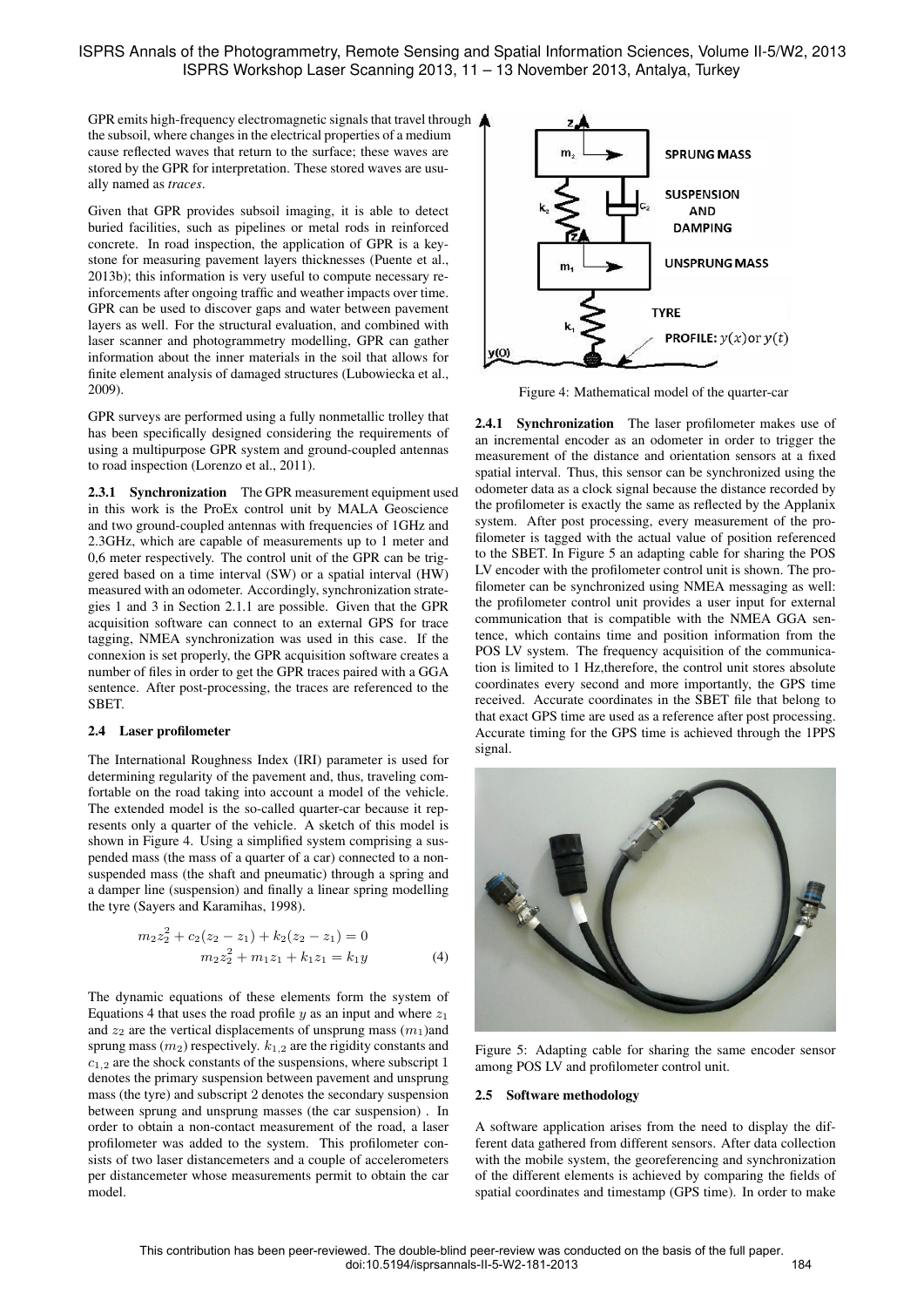the data importation from the sensors easier, this piece of software implements the file conversion from data-acquisition output to the objects structure that handles the application. This reduces the number of resources needed for reading files by removing unnecessary information. The vewhicle trajectory is the nexus of all data that the application software has to manage, allowing synchronization of all input elements by using the spatial synchronization between the coordinates of the elements.

2.5.1 Used Libraries The application was implemented in C++ language, and for the graphical user interface (GUI), Qt framework was selected. Qt is a set of libraries distributed under the license GNU Lesser General Public License, that is designed to develop cross-platform GUI applications and uses the C++ language natively. One of the requisites of the software is loading large point cloud files and to permit a fluid navigation of the data. In order to achieve these requirements as much as possible, point cloud library (PCL) was selected for data management (Rusu and Cousins, 2011). PCL is an open source library for point cloud management with specific modules for visualization, filtering or segmentation, among others. This library uses its own point cloud file format, PCD, which was created in order to complement existing file formats. We selected the PCD format because of the flexibility and speed of its files, the ability to store and process organized data sets in a binary format that results in a fastest way of storing and retrieving data on disk.

2.5.2 Data Analysis Some sensors provide an output that is not easy to understand by the operators responsible for the inspection of roads. This is the case for both the GPR and the profilometer.

For the profilometer, the most popular measurement needed in road inspection is the IRI. In our case, we use the commercial software supplied with the sensor that allows the user to mark the start and the end of each measurement. Standard IRI measurements are obtained for road intervals of 100 m.

The case of GPR is different because results depend on the degree of expertise of the user. The georeferenced radargrams obtained in the system should be analyzed by expert users in order to achieve a correct interpretation of the road condition. In our case, the value of interest obtained from radargrams is the thickness of the different layers of pavement. This value is dependent on the type of antenna used and its configuration, requiring the auscultation by expert users: the interfaces between pavement layers are reflected in the traces obtained by the GPR, enabling the measurement of layer thickness based on delay-time or amplitude of the echoes for ground-coupled and air-launched antennas, respectively.

# 3 RESULTS

In this section the principal results of the integration of the sensors are presented for both the inspection vehicle and the software application developed.

# 3.1 Mobile Inspection Unit

As a result of the synchronization strategies described in the Section 2 of this document, a text file is generated for each of the integrated sensors. This text file is divided in columns that contain the absolute coordinates of the sensor, the GPS timestamp and an information column depending on the sensor. This column shows the value of the IRI for the profilometer, the pavement layer thickness for the GPR and the filename of the thermogram for the thermographic camera. Optionally, values of the attitude

| Frame rate               | $10$ fps $(16$ bit)   |
|--------------------------|-----------------------|
| Frame Distance $@60km/h$ | 1.67m.                |
| Pavement Field of view   | $H: 9.6$ m. V: 3.2 m. |

Table 5: Technical specification of the GOBI 384

sensors of the POS LV could be addressed for the thermographic camera.

The thermographic camera has some particular properties. The necessary integration time of the camera sensor for a good contrast in the pavement, limits the maximum speed of the van to  $60km/h$ . Given the position of the camera in the roof rack of the van and the field of view of the camera, the field of view in the pavement is of 9.6x3.2 meter. Considering the maximum speed of the van, an acquisition frequency of 10 fps will be enough for obtaining a continuous recording of the lane , resulting in savings in bandwidth regarding the maximum frame rate of the camera (25 fps @16bits). In Table 5 some properties of the integration are shown.

### 3.2 Visualization Software application

The application consists of a tree of elements where imported items are loaded. From this tree of elements, configuration, preview and access to certain properties are possible through a context menu that appears when right clicking on the item.

The right area of the screen is the display area, in such a way that when the user clicks on an item of the element tree, it will be displayed in this area. As mentioned, given that all the elements are referred to the SBET, it is possible to navigate through them synchronously with the trajectory.

The point of view configuration of the point cloud permits to set the point cloud visualization from top or front. The latter is useful to have the view from vehicle's position. During navigation, the trajectory shows the actual point where we are located on the SBET by a red dot, also indicated with an arrow on the point cloud and a marker in IRI and GPR profiles.

For continuous visualization mode, advances on the trajectory every 1, 5, and 20 meters are possible. Moreover, the time-lapse for visualization is configurable. In addition, it is possible to set a proper point on the trajectory manually.



Figure 6: GUI of the software application for data management. Different sensor data referenced to the trajectory are shown.

Figure 6 shows a view of the SITEGI application interface where an example of typical data set is presented; in this picture, are displayed (from left to right, top to bottom): a window with the trajectory of the vehicle, a point cloud colored with intensity data return the laser beam, a panoramic RGB image, a query window with firm thicknesses obtained using GPR, and a window with the IRI data of the section obtained using the profilometer data.